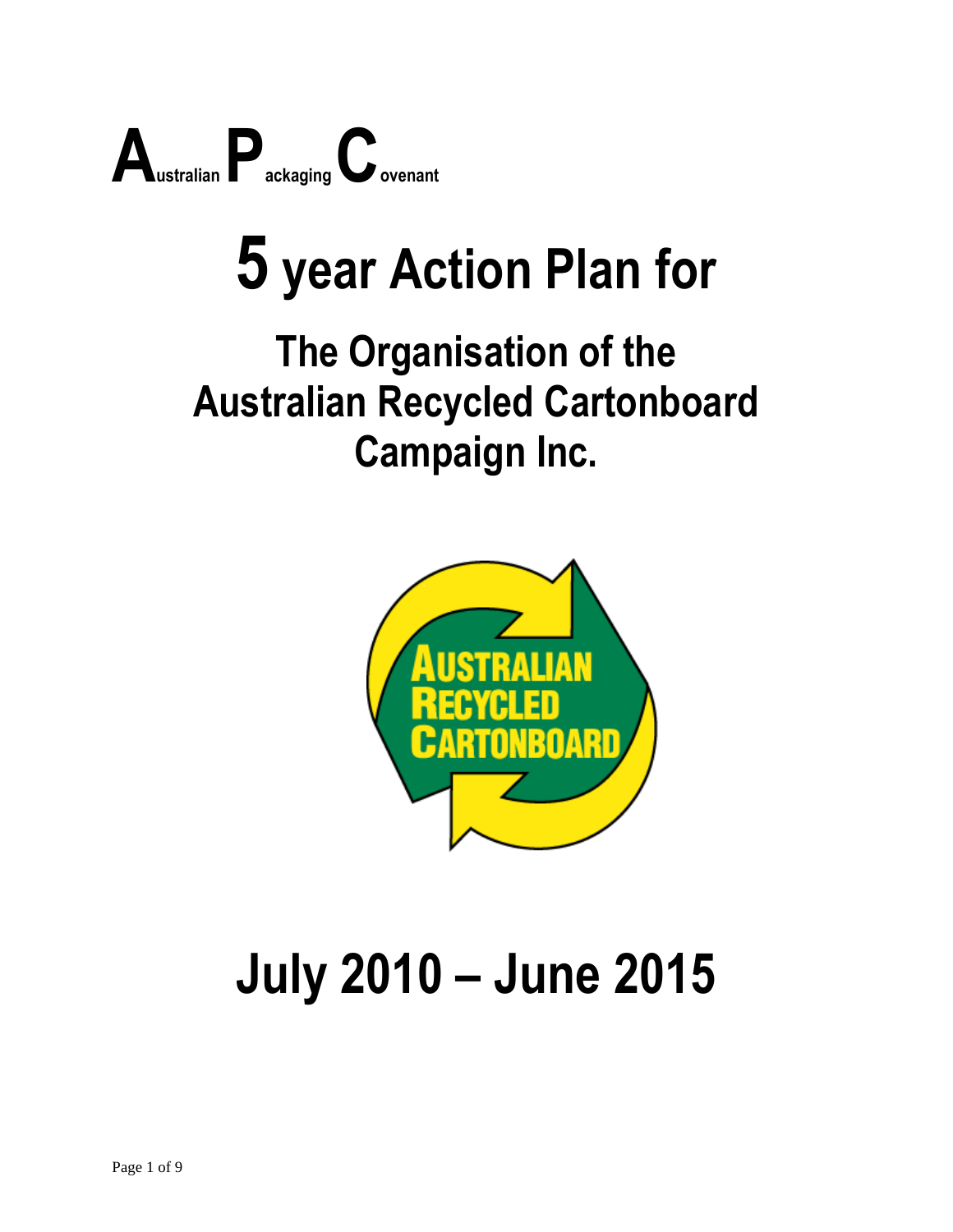#### **1. Executive Summary**

The Organisation of the Australian Recycled Cartonboard Campaign Inc was founded in 1995 to help consumers identify those products packaged in Australian Recycled Cartonboard (ARC) and to reward those Packaged Goods Manufacturers (PGMs) who are displaying their responsible attitude to our environment in using this packaging form.

The organisation initially sought to ensure that all Australian Packaged Goods Manufacturer users of cartonboard packaging change from using 'virgin' cartonboard to using recycled and recyclable cartonboard to package their products – the environmentally preferred option. This change is based on two main points:

- To reduce the use of 'virgin' cartonboard in favour of removing waste from the waste stream and using that waste to produce recycled cartonboard.
- A researched 'consumer need' it was found that Australian consumers preferred products packaged in Australian Recycled Cartonboard, consumers stated they would choose products in this packaging over others.

In 2004, in recognition the above factors are equally valid in their relevance to all packaging materials, the Organisation expanded its mission to ensure that all Australian Packaged Goods Manufacturers change from using 'virgin' packaging material of any kind where ever possible, to using recycled and recyclable packaging material/s (ARP) to package their products. Losses in funding and changes in sponsor support delayed the creation of an effective License Agreement and the implementation of that strategy till the latter part of 2005.

The national campaign run by the Office is closely aligned to the fundamental aims of the Australian Packaging Covenant – waste minimisation. Using the Schools Competition and other public educational tools, the Campaign Office increases consumer awareness of, and demand for, the packaged goods using ARC or ARP. The Campaign then uses this awareness level and product quality demand, to enlighten all the Packaged Goods Manufacturers of the benefits of using ARC or ARP. The aim is then that the manufacturers will specify the environmentally sensitive substitute that is made from recycled material and can be recycled.

#### **1.1 Key Initiatives and Achievements**

Within 12 months of inception, the Organisation had over 30 of Australia's largest PGMs displaying the ARC logo. PGMs who were contemplating the use of imported virgin fibre cartonboard (identified to represent as much as 30% of the domestic cartonboard use) chose not to do so. The ARC logo and launch community-based Campaign was created by students entering a competition in 1995 in which approximately 40% of all primary and secondary schools in Qld, NSW and Vic participated with the support of Australia's media and paper recycler, Amcor. Expanded to include all States and Territories since then, the competition, requiring students to take up the challenge of telling their community **'Recycling only works if you buy recycled too!'** by creating and publicising innovative messages in their local communities and media, has attracted an average 12% participation rate each year since.

A higher \$AU and lower virgin packaging material prices have seen some PGMs choose the less environmentally sensitive virgin packaging material option that lessens the demand for removal of material from the waste stream.

In response, ARC expanded our mission to include all ARP. We have now effectively communicated the total benefits of ARP to all major PGMs' and Fast Food (FF) procurement and production personnel, in face-to-face and on-line presentations. Refer [www.arc.org.au](http://www.arc.org.au/) to review PowerPoint presentation. PGMs and FF retailers have subsequently applied the ARP and ARC logos to their appropriate packaging.

The new Agreement facilitates the use of both logos to all Australian recycled packaging irrespective of manufacturer and formally reflects the separation of Amcor (its major sponsor) from ARC/ARP, providing the **appearance of the reality of independence of the industry standard**.

The ARC Campaign's head office is in Brisbane (address below), and has a team of approximately 6 people working in various capacities, some within the Campaign Office, some within Amcor. ARC does not produce packaging, nor does it fund or conduct programs to do with the collection management of packaging waste.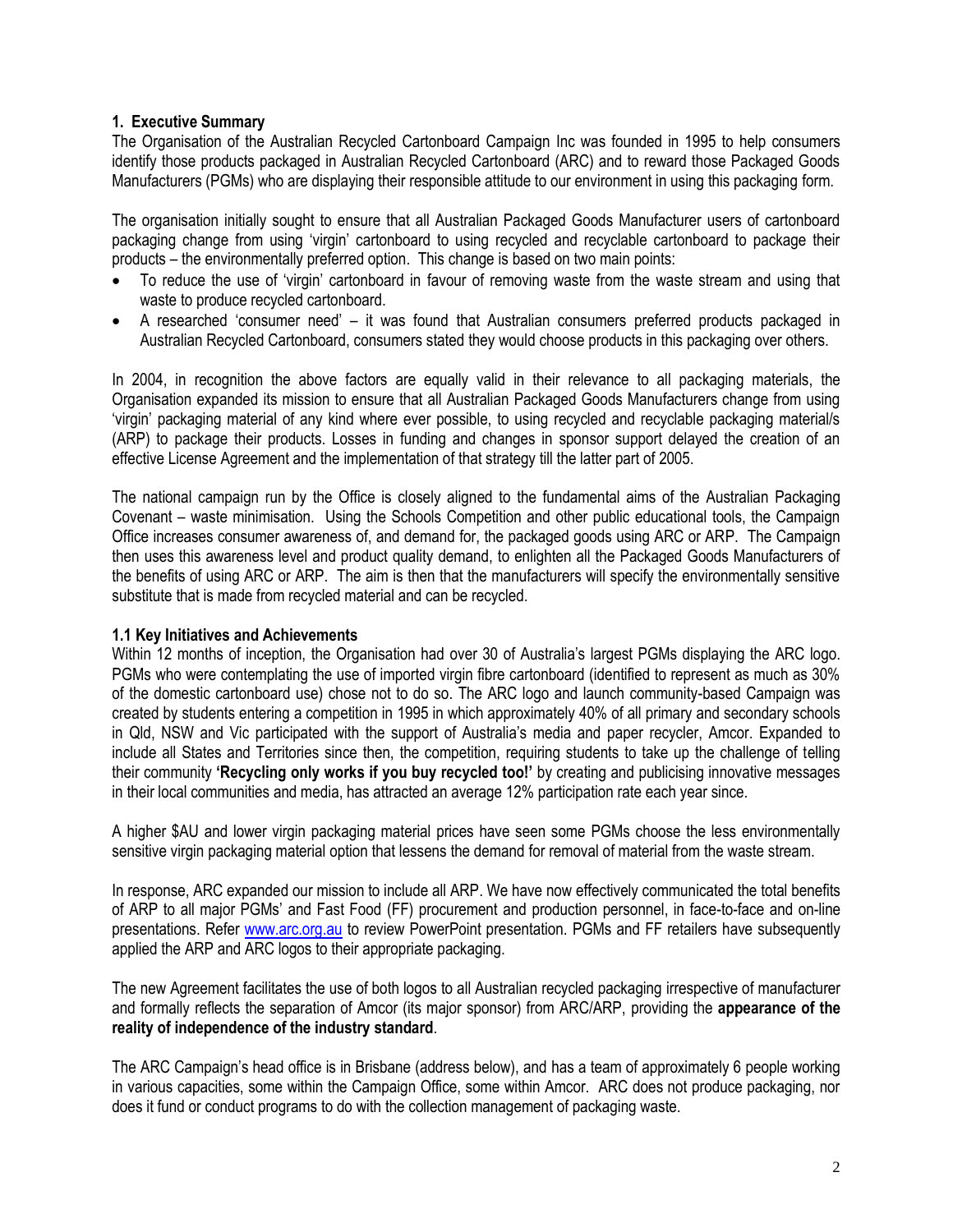This, our fourth plan, is submitted on behalf of the Organisation of the Australian Recycled Cartonboard Inc and does not form part of Amcor Australia's Action Plan submission.

#### **1.2 ARC's Commitments**

#### **Raise public awareness to the benefits of buying recycled too!**

Recycling is not just the act of recycling, collection and reprocessing, but also includes the often over looked backend … the *purchasing* of recycled products. However, buying recycled has been difficult in the past with product availability being limited and premium prices often prevailing. In a process that feeds itself, greater demand will fuel greater supply, thus reduced prices, which will in turn fuel greater demand.

In 1995, the ARC campaign was started to help reduce our waste stream and create Australian jobs by encouraging more manufacturers to use this kind of packaging rather than virgin cartonboard. In 2004, the ARC campaign launched the ARP logo to PGMs to allow consumers to fulfil their desire to identify all recycled, recyclable packaging made from waste drawn from the Australian waste stream.

With the help of thousands of Australian school students, the ARC Campaign has made tremendous progress! While the list of manufacturers who package in Australian Recycled Cartonboard/Packaging (ARC/ARP) diminishes with the number of PGM's manufacturing in Australia, the proportion of products carrying the logos remains significant – and that means less waste and more Australian jobs.

With the recycling cycle at the forefront of our minds and efforts, the ARC Campaign has taken the message to the very place where consumers make their final purchasing decisions – their local supermarkets and shopping centres! Each year's ARC competition requires students to take up the challenge of telling their community 'Recycling only works if you buy recycled too!' by creating innovative media/messages and taking them to the streets and shopping malls. Refe[r www.arc.org.au](http://www.arc.org.au/) to review 2011 National Schools Competition

By educating consumers through the National Schools Competition ARC helps them to understand that they can make a difference to our environment and help create Australian jobs by choosing products that are packaged in Australian Recycled Cartonboard/Packaging, in preference to brands that are packaged from imported, virgin or nonrecyclable materials.

#### **Promotion and Publicity**

- The web site will continue to be maintained and updated quarterly.
- The National Campaign Coordinator will continue to actively seek opportunities to speak on the Covenant and promote its benefits at public gatherings.
- The National Campaign Coordinator will handle enquiries on the Covenant.
- ARC will promote information kits and other information released by the Covenant Council.
- ARC promotional videos, CDs and printed material.
- The ARC National Schools Competition reaching into every community in Australia via all schools and shopping centres.
- **Provide Assistance to Members with Action Plans**
	- To make the job of compliance easier, the ARC Campaign Office is continuing to encourage and offer assistance to PGMs to commit to the Covenant and compose a compliant Action Plan and progressive Reports.
	- Provide briefings to members and, on request, selected non-members.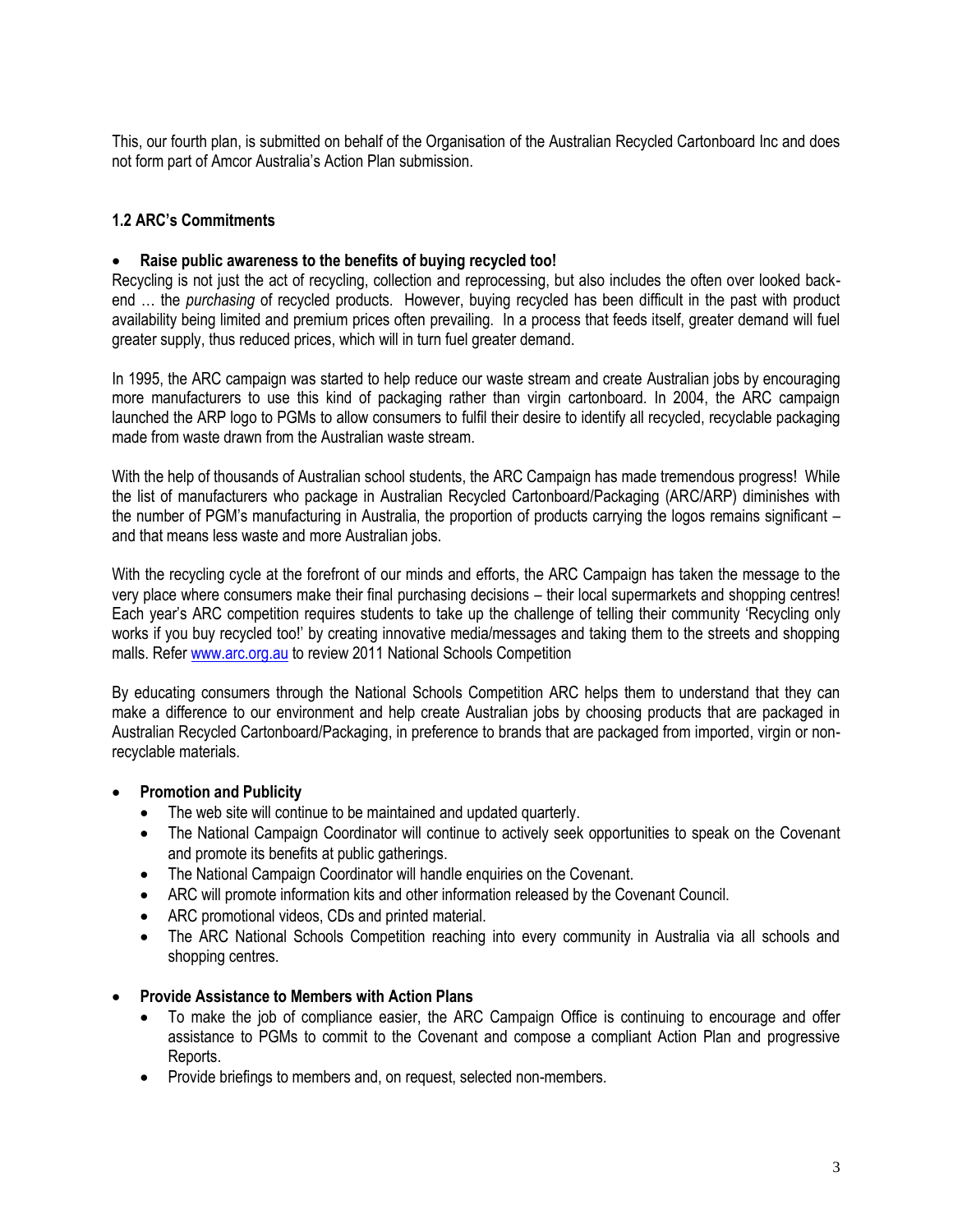#### **Other Commitments**

- Work to ensure a wider industry acceptance and understanding of the Environmental Code of Practice.
- Encourage the Australian Packaging Covenant members to adopt the principles of product stewardship for packaging and develop "Covenant-friendly" packaging.
- Work constructively with other parties to promote the Australian Packaging Covenant and to resolve cooperatively any problems that may arise in its implementation.
- The ARC Campaign Office promotes the objectives of the Australian Environmental Labelling Association to encourage PGM's to adopt more environmentally sensitive strategies and processes throughout all facets of their enterprise, and in so doing meet internationally recognised standards for care of the environment.
- To highlight to Covenant signatories the consumer-confusing limitations, and hence comparative meaninglessness of the Mobius Loop.
- $\bullet$

#### **2. Company Identification, Contact and Authorised Officer**

The Organisation of the Australian Recycled Cartonboard (ARC) Campaign Inc. eh! House 310 Nudgee Road Hendra QLD 4011 [www.arc.org.au](http://www.arc.org.au/)

PO BOX 980 FORTITUDE VALLEY QLD 4006 Phone: (07) 3268 1212 Fax: (07) 3268 1262

Contact and Authorised Officer: Phillip M Enright (ARC National Campaign Coordinator) Mobile: 0418-780715 Email[: info@arc.org.au](mailto:info@arc.org.au)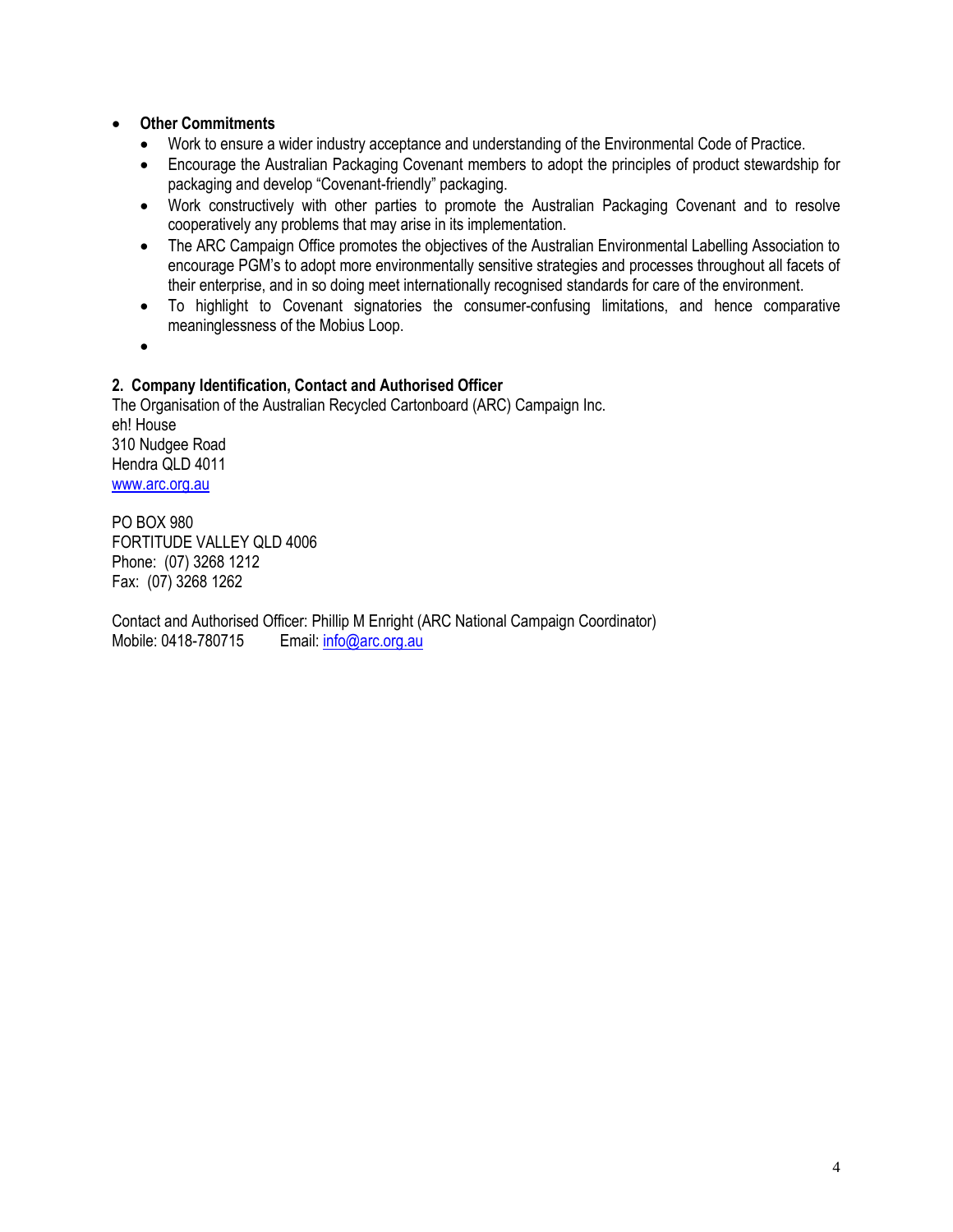#### **3. Measurement of Actions**

The Organisation of the Australian Recycled Cartonboard Campaign Inc has no direct tangible involvement with packaging or the products the recycled, recyclable packaging it promotes contains.

As stated at the outset, the Organisation primarily aims to reduce the use of 'virgin' packaging material in favour of removing waste from the waste stream and using that waste to produce recycled recyclable packaging. Secondly, to achieve its primary objective, the Organisation aims to support the Australian consumer's preference for products packaged in Australian Recycled Packaging, by encouraging and rewarding PGMs to identify their products packaged in Australian Recycled Packaging identified with the ARC or ARP logo.

Furthermore, the Organisation seeks to achieve the goals of the Covenant through facilitating the engagement of all Australian school communities with all PGM's and FF retailers via an annual National Schools Competition and the media, the competition requiring the students to highlighting and rewarding all PGM's and FF retailers' brands employing recyclable, recycled packaging.

So the KPI's of the Organisation's Campaign are;

- 1. The number of school communities participating in each year's competition
- 2. The media coverage of the Competition and the students' entries and the messages their entries promote
- 3. The number of PGM's SKU's bearing the ARC or ARP logos

Past experience has shown PGM's personnel will not invest the considerable time and resources to provide data in respect of point 3, only KPI's 1 and 2 above can be applied.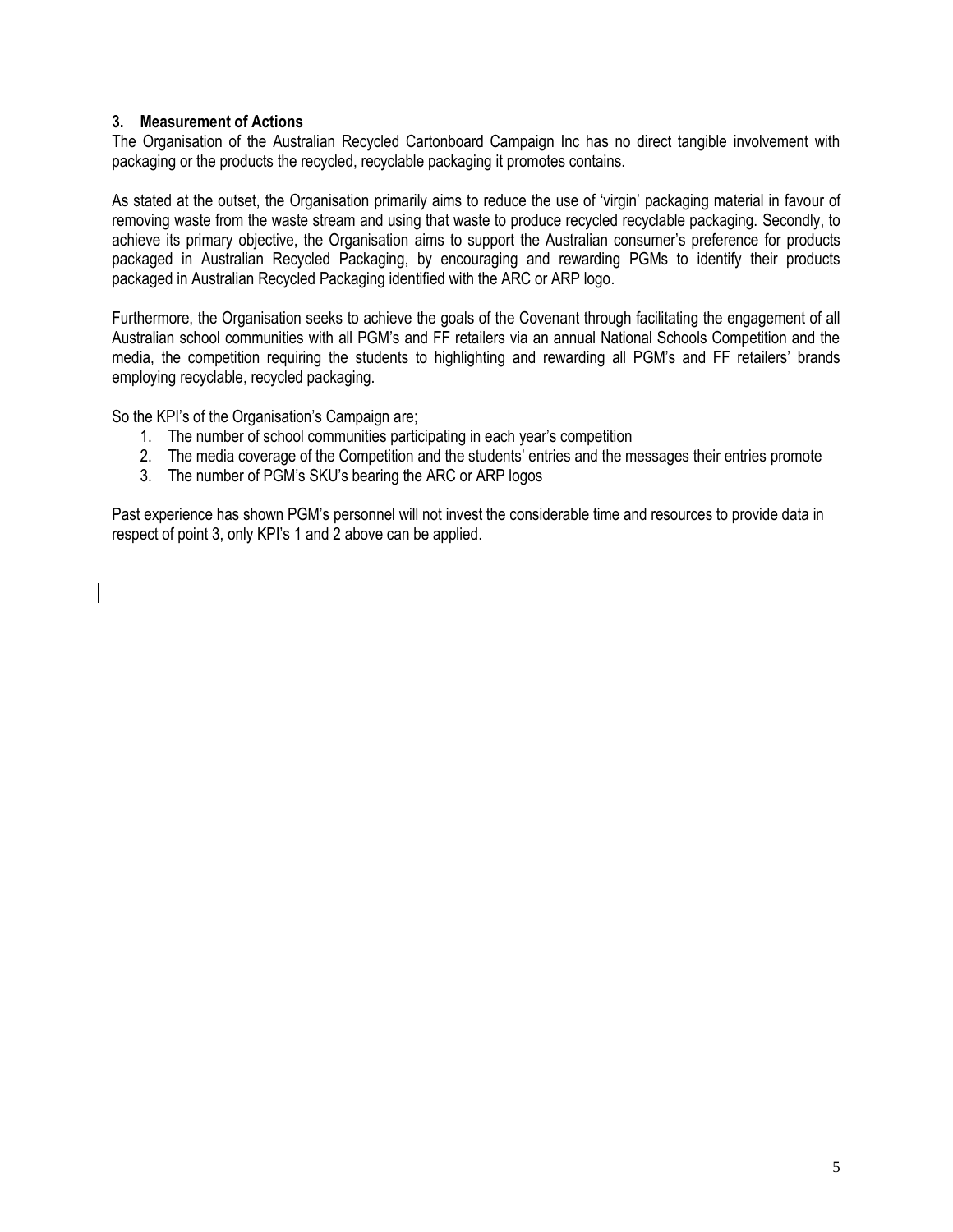#### **4. Action Plan 2010-2015**

The Australian Recycled Cartonboard Campaign has developed an Action Plan that encompasses the aims of the Australian Packaging Covenant

| <b>Covenant performance goals and KPIs</b>                                                                                                           | <b>Actions</b>                                                              | Responsibi              | <b>Baseline</b> | <b>Target</b>                               | Timeline/  |  |  |
|------------------------------------------------------------------------------------------------------------------------------------------------------|-----------------------------------------------------------------------------|-------------------------|-----------------|---------------------------------------------|------------|--|--|
|                                                                                                                                                      |                                                                             | lity                    | data            | <b>or</b>                                   | milestones |  |  |
|                                                                                                                                                      |                                                                             |                         |                 | performance goal                            | (MM/YY)    |  |  |
| Goal 1. - Design - optimise packaging to achieve resource efficiency and reduce environmental impact without compromising product quality and safety |                                                                             |                         |                 |                                             |            |  |  |
| Target: 70% of Covenant signatories with documented policies and procedures for evaluating and procuring packaging using the SPG or equivalent       |                                                                             |                         |                 |                                             |            |  |  |
| KPI 1 Proportion of signatories in                                                                                                                   | Encourage the Australian Packaging                                          | National                | 2010            | Measured by the number of SKU's             | Continuous |  |  |
| the supply chain implementing the SPG for                                                                                                            | Covenant members to adopt the                                               | Campaign                |                 | of participating PGM's which                |            |  |  |
| design or procurement of                                                                                                                             | principles of product stewardship for                                       | Coordinator             |                 | display the ARC and ARP logos on            |            |  |  |
| packaging                                                                                                                                            | packaging and develop packaging                                             |                         |                 | their packaging                             |            |  |  |
|                                                                                                                                                      | according to the Sustainable Packaging                                      |                         |                 |                                             |            |  |  |
|                                                                                                                                                      | Guidelines (SPG).                                                           |                         |                 |                                             |            |  |  |
|                                                                                                                                                      |                                                                             |                         |                 |                                             |            |  |  |
|                                                                                                                                                      | Work constructively with other parties to                                   |                         |                 |                                             |            |  |  |
|                                                                                                                                                      | promote the Australian Packaging                                            |                         |                 |                                             |            |  |  |
|                                                                                                                                                      | Covenant and to resolve cooperatively                                       |                         |                 |                                             |            |  |  |
|                                                                                                                                                      | any problems that may arise in its                                          |                         |                 |                                             |            |  |  |
|                                                                                                                                                      | implementation.                                                             |                         |                 |                                             |            |  |  |
| Goal 2. Recycling - the efficient collection and recycling of packaging                                                                              |                                                                             |                         |                 |                                             |            |  |  |
| KPI 2 National recycling rate for                                                                                                                    | One of our key missions is to ensure that                                   | National                | 2010            | 100% Australian Packaged Goods              | Continuous |  |  |
| packaging                                                                                                                                            | all Australian Packaged Goods                                               | Campaign                |                 | Manufacturers using ARPs                    |            |  |  |
|                                                                                                                                                      | Manufacturers change from using 'virgin'                                    | Coordinator             |                 |                                             |            |  |  |
|                                                                                                                                                      | packaging material of any kind where                                        |                         |                 |                                             |            |  |  |
|                                                                                                                                                      | ever possible, to using recycled and                                        |                         |                 |                                             |            |  |  |
|                                                                                                                                                      | recyclable packaging material/s (ARP) to                                    |                         |                 |                                             |            |  |  |
|                                                                                                                                                      | package their products.                                                     |                         | 2010            | The number of school communities            |            |  |  |
|                                                                                                                                                      | <b>Engaging the community:</b> The ARC has                                  | National                |                 |                                             | Annually   |  |  |
|                                                                                                                                                      | been proactive<br>in engaging the<br>community<br>in<br>public<br>awareness | Campaign<br>Coordinator |                 | participating in each year's<br>competition |            |  |  |
|                                                                                                                                                      | campaigns about recycling. Since 1995,                                      |                         |                 |                                             |            |  |  |
|                                                                                                                                                      | (2004 in the case of ARP packaging) the                                     |                         |                 |                                             |            |  |  |
|                                                                                                                                                      | annual ARC Competition has focused the                                      |                         |                 |                                             |            |  |  |
|                                                                                                                                                      | energy, enthusiasm and creativity of                                        |                         |                 |                                             |            |  |  |
|                                                                                                                                                      | thousands of students throughout                                            |                         |                 |                                             |            |  |  |
|                                                                                                                                                      | Australia whose entries and dedication                                      |                         |                 |                                             |            |  |  |
|                                                                                                                                                      | help raise community awareness about                                        |                         |                 |                                             |            |  |  |
|                                                                                                                                                      | the environmental benefits of ARC/ARP                                       |                         |                 |                                             |            |  |  |
|                                                                                                                                                      | packaging.                                                                  |                         |                 |                                             |            |  |  |
|                                                                                                                                                      |                                                                             |                         |                 |                                             |            |  |  |
|                                                                                                                                                      | Community Service<br>Announcements                                          |                         |                 |                                             |            |  |  |
|                                                                                                                                                      | developed and aired until the conclusion                                    |                         |                 |                                             |            |  |  |
|                                                                                                                                                      | of the National Schools Competition to                                      |                         |                 |                                             |            |  |  |
|                                                                                                                                                      | the<br>within<br>increase<br>awareness                                      |                         |                 |                                             |            |  |  |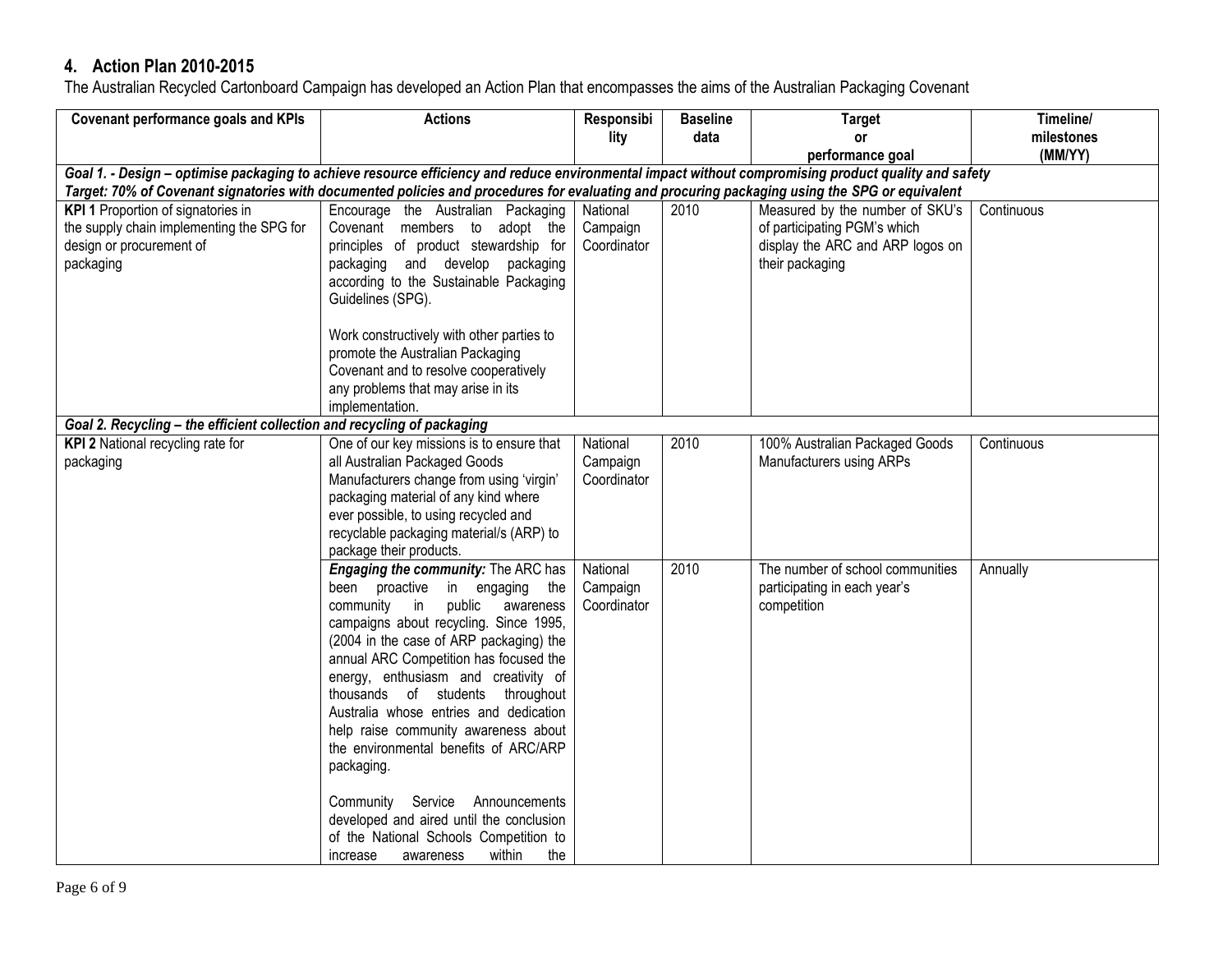|                                                                                                  | community.<br>The ARC National Schools Competition<br>now works with Councils and State Govt<br>Education Depts around Australia to<br>promote the environmental benefits of<br>purchasing products using ARC and ARP<br>packaging                                                                                                                             |                                     |      |                                                                                                                                                                                                                 |            |
|--------------------------------------------------------------------------------------------------|----------------------------------------------------------------------------------------------------------------------------------------------------------------------------------------------------------------------------------------------------------------------------------------------------------------------------------------------------------------|-------------------------------------|------|-----------------------------------------------------------------------------------------------------------------------------------------------------------------------------------------------------------------|------------|
|                                                                                                  | Raising the profile of recycling<br>through labelling: Students who entered<br>the inaugural ARC Competition designed<br>the logo and slogan that can be used by<br>all participating PGM's to tell consumers<br>that their packaging is made in Australia<br>from recycled cartonboard or other<br>recycled packaging material that is in turn<br>recyclable. | National<br>Campaign<br>Coordinator | 2010 | The number of school communities<br>participating<br>in<br>each<br>vear's<br>competition<br>The media coverage<br>of the<br>Competition and the students'<br>entries and the messages their<br>entries promote. | Continuous |
|                                                                                                  | Advertising and awareness: The ARC<br>Campaign Office produces and displays<br>on buses and trams across Australia, with<br>the support of Buspak, the logo and<br>slogan that can be used by all<br>participating PGM's to tell consumers that<br>their packaging is made in Australia from<br>recycled cartonboard that is in turn<br>recyclable.            | National<br>Campaign<br>Coordinator | 2010 | The media<br>coverage<br>of the<br>Competition and the students'<br>entries and the messages their<br>entries promote                                                                                           | Continuous |
|                                                                                                  | The ARC Campaign Office supports all<br>schools entering the ARC Competition in<br>its promotions of the students' efforts and<br>their objectives in entering the<br>competition                                                                                                                                                                              |                                     |      |                                                                                                                                                                                                                 |            |
| KPI 3 Proportion of signatories with on-site<br>recovery systems for recycling used<br>packaging | We investigate, and encourage<br>packaging goods manufacturers, to<br>investigate packaging alternatives that<br>use recycled materials. In the process<br>we advocate signatories have on site<br>recovery systems where possible.                                                                                                                            | National<br>Campaign<br>Coordinator | 2010 | 100% Australian Packaged Goods<br>Manufacturers using ARPs                                                                                                                                                      | Continuous |
| KPI 4 Proportion of signatories with a policy<br>to buy products made from recycled<br>packaging | <b>Ensure Australian Packaged Goods</b><br>Manufacturers change from using 'virgin'<br>packaging material to using recycled and<br>ARP to package their products.                                                                                                                                                                                              | National<br>Campaign<br>Coordinator | 2010 | 100% Australian Packaged Goods<br>Manufacturers using ARPs                                                                                                                                                      | Continuous |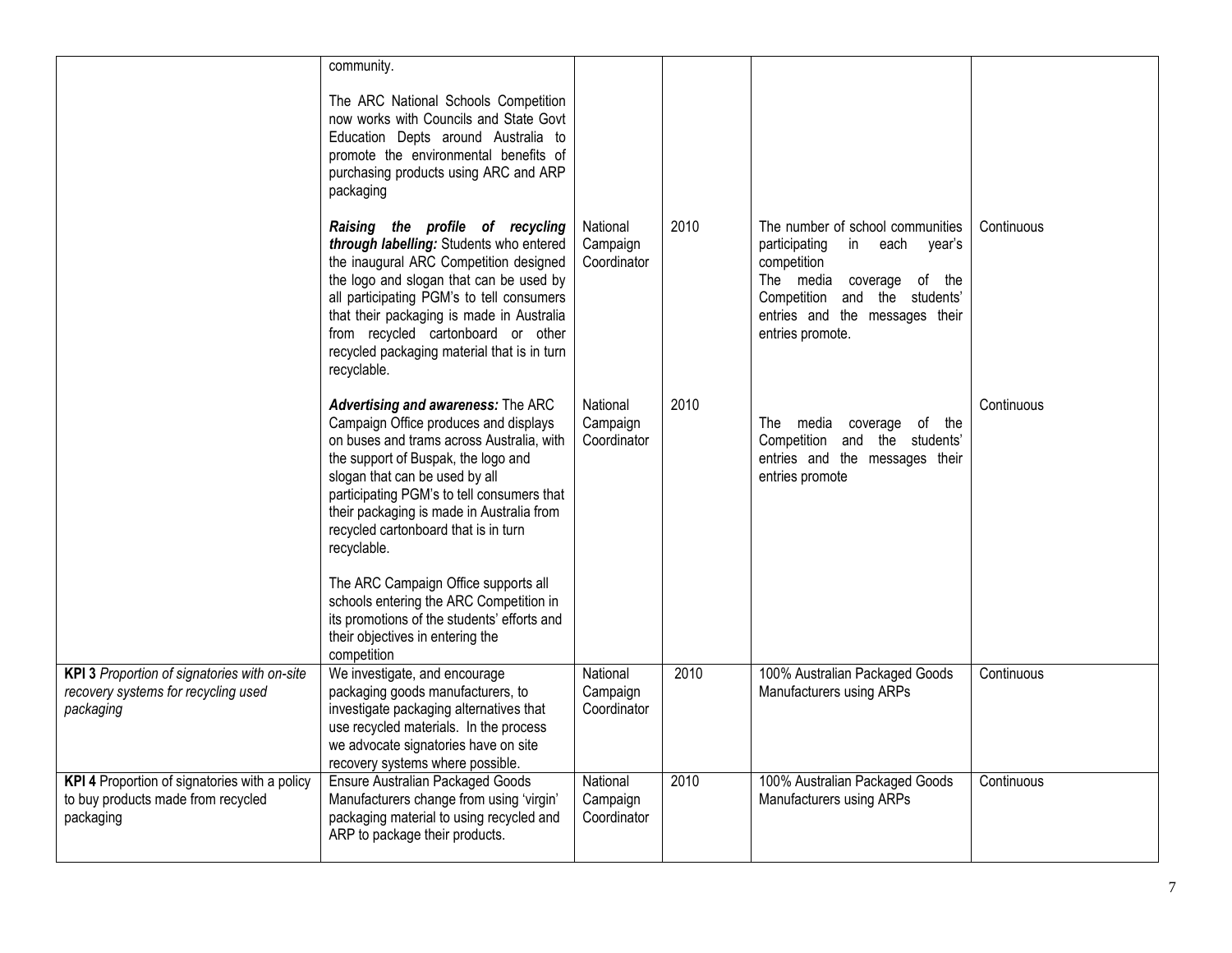| Goal 3. Product stewardship - a demonstrated commitment to product stewardship by the supply chain and other signatories (Target: 70% of Covenant signatories are<br>implementing formal policies and procedures in working with others to improve design, procurement and recovery of packaging) |                                                                                                                                                                                                                                                                                                                                                                                                                                                  |                                     |      |                                                                                                                        |            |  |
|---------------------------------------------------------------------------------------------------------------------------------------------------------------------------------------------------------------------------------------------------------------------------------------------------|--------------------------------------------------------------------------------------------------------------------------------------------------------------------------------------------------------------------------------------------------------------------------------------------------------------------------------------------------------------------------------------------------------------------------------------------------|-------------------------------------|------|------------------------------------------------------------------------------------------------------------------------|------------|--|
| KPI 6 Proportion of signatories that have<br>formal processes for working with others to<br>improve design and recycling of packaging                                                                                                                                                             | To make the job of compliance easier,<br>the ARC Campaign office is offering<br>assistance to participating PGM's in<br>composing a compliant Action Plan to the<br>Covenant.                                                                                                                                                                                                                                                                    | National<br>Campaign<br>Coordinator | 2010 | Measured by the number of SKU's<br>of participating PGM's which<br>display the ARC and ARP logos on<br>their packaging | Continuous |  |
| <b>KPI 7 Proportion of signatories</b><br>demonstrating other product stewardship<br>outcomes                                                                                                                                                                                                     | The ARC plans to further promote the<br>covenant by:<br>Maintaining update website<br>references<br>Promote information kits and other<br>information released by the<br>covenant.<br>Actively seek opportunities to speak<br>on the Covenant and promote its<br>benefits at public gatherings.<br>ARC Videos, CD's and printed<br>material.<br>Promote the benefits to PGMs of<br>becoming a signatory to the<br>Australian Packaging Covenant. | National<br>Campaign<br>Coordinator | 2010 | Measured by the number of SKU's<br>of participating PGM's which<br>display the ARC and ARP logos on<br>their packaging | Continuous |  |
| <b>KPI 8</b> Reduction in the number of<br>packaging items in litter                                                                                                                                                                                                                              | In encouraging signatories to meet their<br>obligations under the Australian<br>Packaging Covenant, the ARC works<br>towards achieving this KPI.<br>The ARC endorses the reuse of used<br>cartonboard and paper packaging. This<br>promotes efficient resource recovery, and<br>by that, minimises unnecessary resource<br>waste. Litter is a wasted resource that<br>should be utilised.                                                        | National<br>Campaign<br>Coordinator | 2010 | Continuous reduction in the number<br>of packaging items in litter                                                     | Continuous |  |